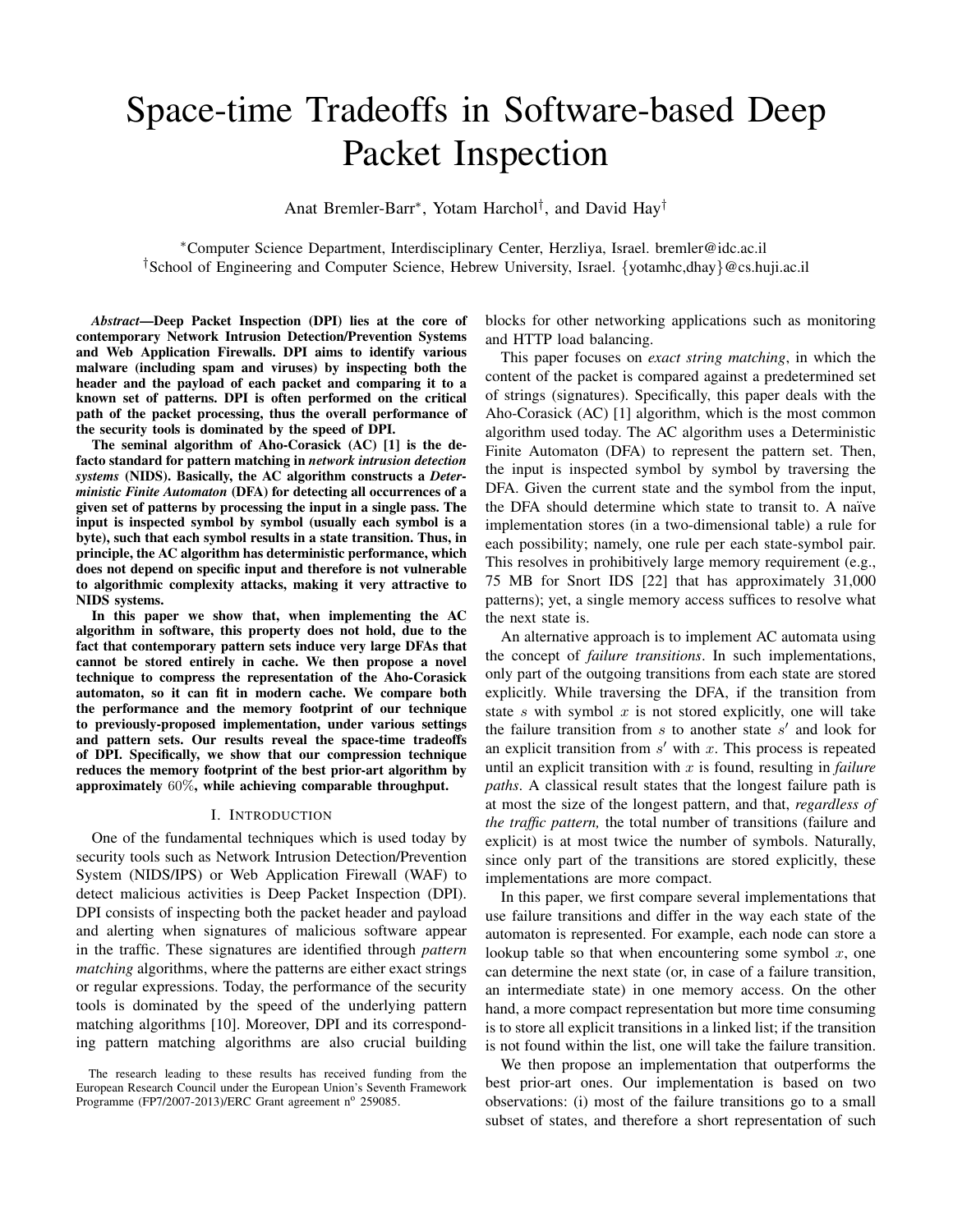transitions (even on the expense of a longer representations of other transitions) reduces space considerably; and (ii) there are very long one-way branches (that is, sequence of consecutive states in which there is only a single explicit transition from each state); these one-way branches can be compressed in a similar manner as in PATRICIA tries; a similar compression, which was tailored for hardware implementation, was mentioned also in [24]; Specifically, we calculated the memory footprint of the best prior-art representation of Tuck et al. [24] and show that our representation reduces the memory footprint of the automaton by 60%, under the pattern sets considered (namely, [7], [22]). A common metric to evaluate the efficiency of a representation is its *bytes per symbol* (namely, the ratio between the memory footprint and the total number of symbols in the pattern sets): our implementation requires as low as 3.23 bytes per symbol (see Table I), while the result reported in [24] is 60.31 bytes per symbol<sup>1</sup>.

Finally, we implemented all the proposed representations in software and evaluate the throughput achieved by each of them on real-life traffic pattern as well as adversarial traffic. Our results show that, *unlike common belief*, the naïve implantation of the AC algorithm has non-constant throughput due to its huge memory footprint: a relatively simple traffic pattern can cause the algorithm to have many cache misses and degrades its performance by as much as 88%. This, in turn, make such an implementation very vulnerable to *Algorithmic Complexity Distributed Denial-Of-Service (DDOS) attacks* [8] that exploit gaps between worst-case and average-case performance to launch sophisticated attacks, forcing the device to operate always in the worst-case scenario. On the other hand, since our implementation has small memory footprint, it fits almost entirely in L2 cache and therefore is not sensitive to the locality of the traffic pattern. Algorithmic complexity DDOS attacks aiming at traversing failure paths reduce its performance only by approximately 30%. Moreover, our results show that both the naïve and the failure-transitions–based implementations have *comparable worst-case throughput*, while the latter have two order of magnitude smaller footprint. Finally, Fig. 1 presents the space-time tradeoff of different implementations of Snort IDS automaton, under worst-case and real-life traffic pattern. Clearly, under real-life traffic, there is a significant throughput gain as the memory footprint increases; however, this gain is almost lost when considering worst-case traffic. In addition, there is no significant throughput change between our compressed form of the failure-transitions–based automaton in its non-compressed form; this implies that our compression techniques come *almost for free*.

*Paper Organization:* The paper is organized as follows: an overview on the related work is in Section II. In Section III, we first describe the different implementations of automa based on failure transitions. Then, we present our new implementation and discuss its memory footprint. In Section IV we show experimental results using the two



Fig. 1. Space-time tradeoff of representative three different implementations of Snort IDS [22] automaton, under real-life and adversarial traffic patterns. See Section IV for the exact experiment settings.

databases of Snort [22] and ClamAV [7], under two testing environments: one with relatively small cache and another with very large cache. Concluding remarks and future work appear in Section V.

#### II. RELATED WORK

*Distributed Denial of Service (DDOS)* attacks against network devices, and in particular NIDS and WAF, are considered one of the major threats with which these devices face. In general, in DDOS, attackers try to consume the resources of the device by sending huge amount of traffic *that is difficult for the device to analyze.* More specifically, *complexity DDOS attacks* [8] exploit gaps between the worst case and average (or common) case performance to launch attacks which result in either quality reduction or a complete denial of service. It is known that such attacks are very effective against regular expression matching algorithms, which are closely related to the algorithms considered in this paper, including the algorithm used by Snort NIDS [10], [20], [21]. The common characteristic of these attacks, as well as other complexity attacks (e.g., [3], [5], [8], [11], [16], [18], [21]), is that they leverage the performance gaps within the *algorithm itself* (e.g., the algorithm has sub-linear running time on some inputs and exponential time on the other). Our paper takes a *system point of view* and consider the *interaction* between the system and the algorithm, and in particular the effect of the cache on the performance of the algorithm. It is important to note that the only work that deals with caches and complexity attacks was on the linux route-table cache [26]; however, in that work the cache was implemented as part of the algorithm and not as part of the system architecture.

Our paper focuses on DPI solution *in software* for exact string matching, and particularly on the influence of the data structure memory footprint on the performance. Other common DPI solutions use dedicated hardware as FPGA, ASIC, or TCAM. There is an extensive line of research on compressing DPI solution (either exact pattern matching or regular expression) for hardware implementation [2], [4], [14],

<sup>&</sup>lt;sup>1</sup>We note that the comparison is on different pattern sets, and therefore, might be misleading. On the other hand, the reduction of the memory footprint by 60% was calculated on the same pattern sets.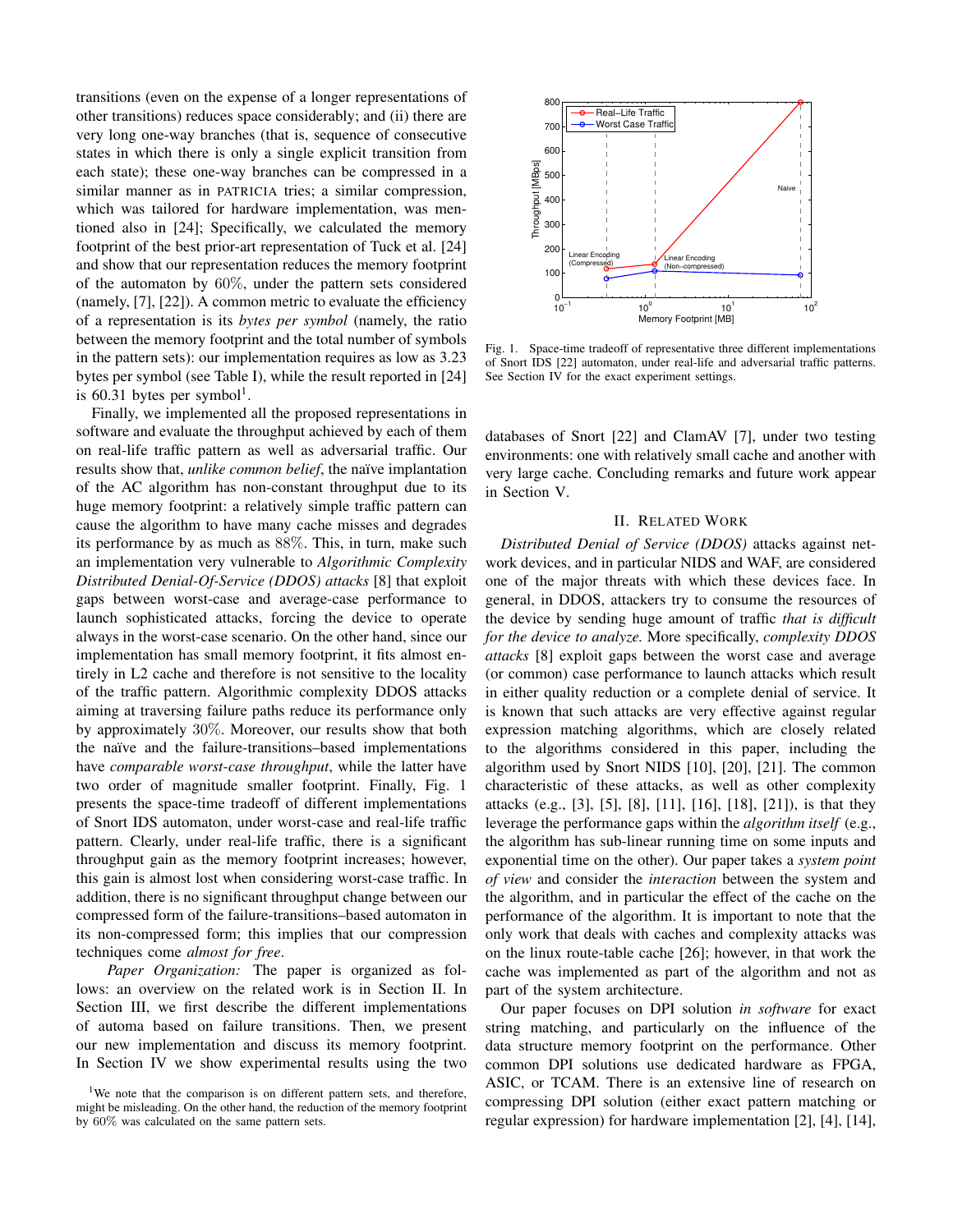[15], [17], [19], [23]–[25], [27], [28], but these solutions are not applicable in our context (since they were tailored for hardware implementation), although some (e.g., [2], [14]) deal with impact of the transitions encoding of DFA. In our context, the most relevant paper is of Tuck et al. [24], which focuses on improving the hardware solution of Aho-Corasick, but also shows that such compression solutions do not drastically effect the memory performance in software. Therefore, the authors conclude that such solutions should be take into consideration also in software. Our compression techniques reduces the space by 60% than the solution proposed in [24]. In addition, they also analyze the worst-case performance degradation, however its worst case was not tailored to the system architecture, and especially to the influence of the cache, and hence the paper shows only minor degradation, while our worst-case shows a major adverse impact on the performance.

# III. AHO-CORASICK'S AUTOMATA REPRESENTATIONS

In this section, we describe how to represent Aho-Corasick automata. We first give a general background in Section III-A, and proceed with describing representations that use failure transitions in Section III-B. We then show how to improve the representation, in particular, using path compression (Section III-C), leaves compression (Section III-D), pointer compression (Section III-E) and Huffman coding compression (Section III-F).

#### *A. Background*

The Aho-Corasick algorithm works by traversing a DFA whose construction is done in two phases. First, the algorithm builds a *trie* of the pattern set: All the patterns are added from the root as chains, where each state corresponds to a single symbol. When patterns share a common prefix, they also share the corresponding set of states in the trie. In the second phase, additional edges are added to the trie. These edges deal with situations where the input does not follow the current chain in the trie (that is, the next symbol is not an edge of the trie), and therefore, we need to transit to a different chain. In such a case, the edge leads to a state corresponding to a prefix of another pattern, which is equal to the longest suffix of the previously matched symbols.

Formally, a DFA is a 5-tuple structure  $\langle S, \Sigma, s_0, F, \delta \rangle$ , where S is the set of states,  $\Sigma$  is the alphabet,  $s_0 \in S$  is the initial state,  $F \subseteq S$  is the set of accepting states, and  $\delta : S \times \Sigma \mapsto S$ is the transition function. It is sometimes useful to look at the DFA as a directed graph whose vertex set is  $S$  and there is an edge between  $s_1$  and  $s_2$  with label x if and only if  $\delta(s_1, x) = s_2$ . The input is inspected one symbol at a time: Given that the algorithm is in some state  $s \in S$  and the next symbol of the input is  $x \in \Sigma$ , the algorithm applies  $\delta(s, x)$ to get the next state  $s'$ . If  $s'$  is in F (that is, an accepting state) the algorithm indicates that a pattern was found. In any case, it then transits to the new state  $s'$ . Upon beginning of the input, the algorithm is in state  $s_0$ .

We use the following simple definitions to capture the meaning of a state  $s \in S$ : The *depth* of a state s, denoted  $depth(s)$ , is the length (in edges) of the shortest path between s and  $s_0$ . The *label* of a state s, denoted label(s), is the concatenation of symbols of the edge of the shortest path between  $s_0$  to s.

The DFA is encoded and stored in memory, which is accessed by the AC algorithm when inspecting the input. A naïve approach is to store the set of transitions in an  $|S| \times |\Sigma|$ matrix, where the cell at position  $(i, j)$  holds the value of  $\delta(i, j)$ . Hence, the width of each such cell is  $\lceil \log_2 |S| \rceil$ . In the typical case, when the input is inspected one byte at a time, the number of edges, and thus the number of entries is  $256|S|$ . For example, Snort patterns require 75.15 MB for 31,094 patterns that translate into 77,182 states (see Section IV).

# *B. Failure-transitions–based Implementations*

An alternative approach is to store only the original trie which was used in the first phase of the DFA construction. The transitions which are the edges of the trie are called *forward transitions*, and each one of them link a state of some depth d to a state of depth  $d + 1$ . In addition, one should add a *failure transition* to each node of that trie, in order to capture implicitly the DFA transitions that are not trie edges: the failure transition of a state s is to state s' such that  $\text{label}(s')$ is the longest suffix of label( $s$ ) among all DFA states. Note that label( $s_0$ ) =  $\varepsilon$  (that is, the empty word) is a suffix of all other labels, and therefore, the failure edges are properly defined. The longest failure path (namely, a path that consists of failure transitions only) that starts at state  $s$  is of length of at most depth $(s)$ . This, in turn, implies that the total number of transitions (both forward and failure transitions) is at most as twice as the number of inspected symbols. Fig. 2 depicts an AC automaton used for patterns {E,BE,BD,BCD,CDBCAB, BCAA} over alphabet  $\Sigma = \{A, B, C, D, E\}$ , where the solid edges are forward transitions and the dotted edges are failure transitions (for clarity, failure transitions to  $s_0$  are omitted).

For each symbol  $x$  and current state  $s$ , one should first determine whether the transition  $(s, x)$  is a forward transition (and therefore encoded explicitly) or not. This operation depends on the specific implementation of a state. In this paper we consider three such implementations, that trade memory footprint size with processing time (see [2] for more information)

**Lookup Table Encoding:** Each state holds an array of  $|\Sigma|$ entries, such that the  $i<sup>th</sup>$  entry holds the next state to transit to, had the symbol was  $i$ . If the corresponding transition is a failure transition, the next state that is encoded is an intermidate state, as explained above. Notice that if all the states are encoded as lookup table, there is no advantage over the naïve matrix encoding. However, most implementations use lookup tables to encode states with high out-degree (namely, states that many forward transitions originate from them). In the rest of the paper, we set the threshold for encoding states as lookup tables to 64 outgoing forward transitions.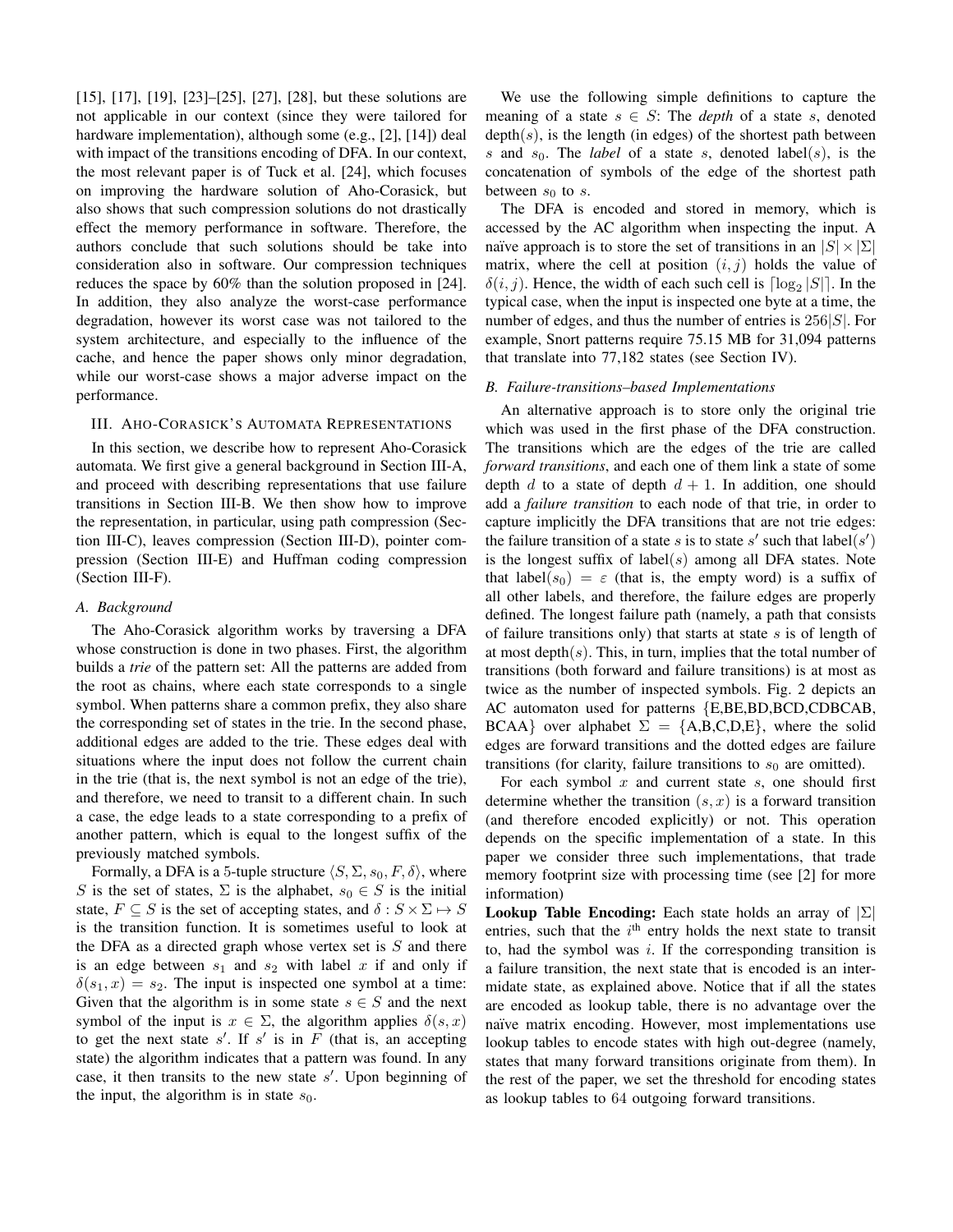

Fig. 2. An example of the AC automaton for pattern-set {E,BE,BD,BCD,CDBCAB,BCAA}.

Linear Encoding: Each state holds an array of symbol-state pairs. The number of pairs is as the number of forward transitions from the state. To find the next state, one should iterate over the array of pairs and find the one that corresponds to the current symbol. If no such pair is found, the failure transition, which is stored separately, should be taken.

Bitmap Encoding [24]: Each state holds a bitmap of length  $|\Sigma|$  bits, such that the i<sup>th</sup> bit is set if and only if there is a forward transition from the state with symbol  $i$ . In addition, the state holds an array of states, such that one entry corresponds to each forward transition, sorted by the values of the corresponding symbols. When encountering a symbol  $x$ , one first checks the corresponding bit (in the bitmap). If it is zero, then the failure transition (stored separately) is taken. Otherwise, let  $j$  be the number of 1-bits prior to index  $x$ . The next state is the  $(j+1)$ <sup>th</sup> entry in the array of states. Notice that unlike linear encoding, in bitmap encoding we store only the states and not symbol-state pairs. In addition, counting the number of 1-bits in a bitmap can be done relatively cheaply with the popcnt assembly command, implemented in SSE 4.2 instruction set (available, for example, in Intel's core i7).

Unlike the naïve implementation, in failure-transition–based implementations nodes have different sizes. Thus, one needs to store a pointer (of width 32 or 64 bits, depending on the environment) to the node's memory location rather than its index (e.g., of width 17 bits for Snort). A simple way around this problem is to add a *global conversion table* with |S| entries, such that entry  $i$  holds the memory location corresponding to state  $s_i$ . This conversion table reduces the memory footprint significantly albeit with an additional memory access per (explicit or failure) transition.

#### *C. Path Compression*

A common approach to improve performance of trie traversal is an efficient representation of *one-way branches*; namely, a sequence of consecutive states in the trie, such that each state in that sequence (except, maybe, the last one) has only one forward transition. Such approach lies at the core of the seminal PATRICIA trie algorithm [13]. However, this approach is not directly applicable in our case, since one may traverse the trie over failure transitions, and these transitions should also be taken into account when compressing the branches.

Tuck et al. [24] were the first to consider path compression for AC-like automaton. Their solution, which was intended for hardware implementation, suggested to compress each oneway branch of a fixed length (e.g., 4) to a single transition. In order to deal with failure transitions that go to the middle of a compressed branch, the authors suggested to add a 2-bit skip counter to each failure transition, indicating how many input symbols should be consumed when taking this failure transition.

While this approach is correct and captures the essence of one-way branches compression, one can do better when implementing the pattern matching algorithm in software. We suggest to compress one-way branches of *any length*. On the other hand, since such compression implies an unbounded skip counter width, we compress only branches whose states have a single outgoing forward transition and *no incoming failure transitions*. Thus, failure transitions lead only to the beginning of branches and the skip counter is redundant. In addition, path-compressed nodes have several outgoing failure transitions: one for each original (i.e., pre-compression) state.

Our results shows that this approach reduces the memory footprint of real-life data-sets by approximately 25% over the compression achieved by Tuck et al. (the specific numbers depend on the state implementation as discussed in Section III-B). Moreover, path compressions reduces the number of trie nodes by about 85%: for the Snort IDS, the number of states is reduced from 77, 182 to 11, 927. Fig. 3 depicts our toy example automaton after path compression. In the branch corresponding to pattern CDBCAB (states  $s_0, s_7 - s_{12}$ ), the first two states ( $s<sub>7</sub>$  and  $s<sub>8</sub>$ ) are not compressed since they have incoming failure transitions. States  $s_9 - s_{12}$  are compressed (to state  $s'_9$ ) and the transition from  $s_8$  to  $s'_9$  corresponds to the pattern BCAB. In case there is a partial match for the string BCAB in  $s_8$ , the outgoing failure transition that corresponds to the longest prefix of BCAB is taken. The strings correspond to these different failure transitions appear in Fig. 3 in parenthesis.

#### *D. Leaves Compression*

By definition, trie leaves do not have any forward transitions, implying they consist only of a single failure transition, which is taken every time the corresponding state is reached. In addition, by the AC's DFA construction, these leaves correspond to accepting states of the automaton (i.e., states in F). Thus, *the whole purpose of these state is to indicate that a match was found*. A simple way to reduce the number of states in the trie is therefore to push this indication to the penultimate node, just before the leaf node is reached. This is done by adding one bit for each forward transition in a node,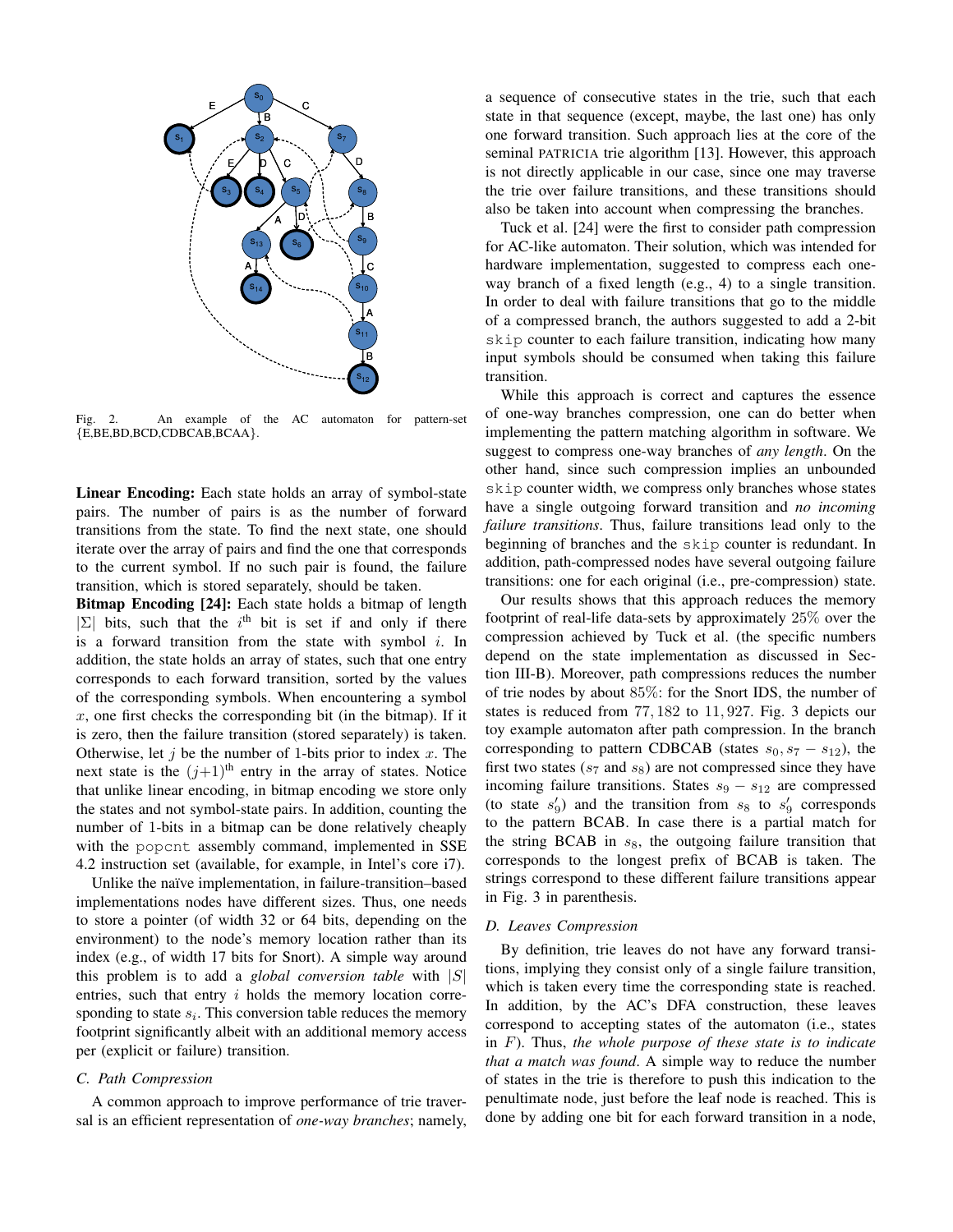

Fig. 3. The automaton of Fig. 2 after path compression.

indicating whether it leads to an accepting state. Then, all leaf nodes can be eliminated while their failure transitions are copied to the corresponding penultimate nodes as their new forward transitions. Furthermore, this process can be repeated recursively, until there is no transition to a leaf.

To apply both path compression and leaves compression, we add one bit for every symbol of the corresponding compressed path. The bit of the  $i<sup>th</sup>$  symbol of the path is set to 1 in two cases: (i) when a transition with the first  $i$  symbols of the path is to an accepting state (in the pre-compressed automaton), or (ii) if the failure transition of the pre-compressed state reached after the first  $i$  symbols of the path, is to a leaf. This way, any pattern that should be matched during the traversal of the compressed path is found.

Leaves compression has relatively small influence on the number of nodes, since many of them were already compressed in the path compression phase. For Snort IDS, this compression reduces the number of nodes by 503 and the memory footprint by additional 3%. However, this compression has another positive effect, since it reduces the number of transitions taken when traversing the automaton.

In Fig. 4, we denote with an asterisk transitions that also indicate a match. The following states are eliminated in this stage:  $s_2$ ,  $s_3$ ,  $s_4$ ,  $s_6$ ,  $s'_9$ , and  $s_{14}$ . Their failure transitions are copied (as forward transitions in the predecessor state) to  $s_0, s_0, s_0, s_8, s_2$ , and  $s_0$ , respectively. Notice that when compressing the state  $s_3$  there is a recursive compression: the original failure transition of  $s_3$  was to  $s_1$ , however since  $s_1$  is also eliminated, the corresponding forward transitions (from  $s_2$ ) is to  $s_0$ .

# *E. Pointer Compression*

A key observation that is common to AC-like DFAs is that there are many transitions that go to states whose depth is small. Specifically, in the Snort DFA, 31% of the failure transitions go to states whose depth is 1, while additional 35% of the failure transitions go to states whose depth is 2. Therefore, by representing these states in a compact manner, we can significantly reduce the memory footprint.



Fig. 4. The automaton of Fig. 2 after path compression and leaves compression.

More specifically, we suggest to use *variable-size pointers* of two lengths: 2 and  $2 + \lceil \log_2 |S| \rceil$ . The first two bits of the pointer indicates the action that should be taken:

- 00: Go to state  $s_0$ .
- 01: Go to the state whose label is the current symbol. A table (with  $|\Sigma|$  entries) translating one-symbol labels to their corresponding states is stored globally.
- 10: Go to the state whose label is the concatenation of the last symbol and current symbol. Since a direct-lookup table should have  $|\Sigma|^2$  entries, we store the translation information in a global hash-table whose keys are twosymbol pairs and values are the corresponding states (of depth 2). Our results shows that, for Snort's DFA, there are only 1524 valid key-value pairs in the hash table (out of over 65K possible pairs).
- 11: Go to the state encoded in the next  $\lceil \log_2 |S| \rceil$  bits. This prefix indicates a regular pointer.

Pointer compressions achieve a significant reduction in the memory footprint. Our results shows an improvement of additional 43% over the path-compressed data structure described in Section III-D. For example, in the automaton depicted in Fig. 4, states  $s_2$  and  $s_7$  appears in the table corresponds to depth 1 (in the second and third entries, all the other entries are null); states  $s_5$  and  $s_8$  are stored in the hash-table with keys BC and CD, respectively. State  $s_{13}$  is encoded directly.

# *F. Compression Using Huffman Coding*

Huffman coding [12] may improve the compression of linear-encoded and path-compressed states by reducing the memory required to explicitly store *symbols* within such states. In general, Huffman coding allocates short code for frequent symbols and long code for infrequent ones. Thus, reducing the average per-symbol memory requirement. In our case we first compute offline the frequency of each symbol (as it does not depend on the input traffic). Then, a lookup table is used to provide symbol-to-Huffman-code conversion.

Our computations show that this technique can save up to 10% more space when using linear encoding and path compression. However, since this is a very limited additional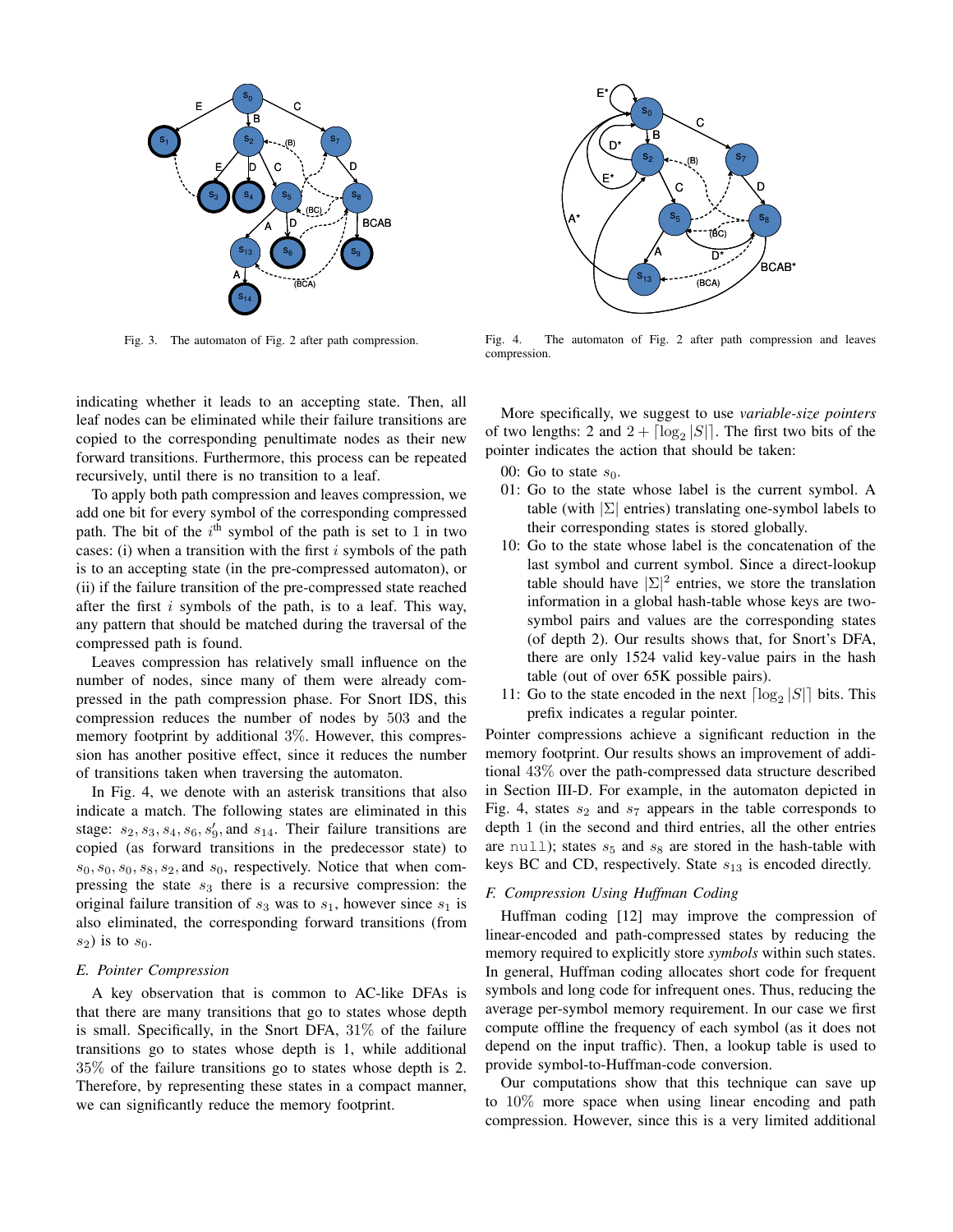compression, while incurring extra processing, we did not implement this technique while performing our experiments.

# IV. EXPERIMENTAL RESULTS

We have implemented a prototype of the system written in C, running on Unix systems. The prototype software creates the data structures from a given pattern set and then runs the matching algorithm on a given packet trace. In this section, we present the execution results under different configurations and types of traffic, and compare them to the throughput achieved by a naïve implementation of a deterministic AC automaton.

#### *A. Test Setup and Traffic Types*

We use two test environments: a Macbook Pro with Core 2 Duo 2.53GHz (dual core), 32KB L1 data cache, and 3MB L2 cache; and an iMac with Core i7 2.93GHz (quad core), 32KB L1 data cache, 256KB L2 cache (per core), and 8MB L3 cache (shared). Both systems run OS X Snow Leopard 10.6.

To test different sizes of patterns sets we use two common pattern sets: Snort [22] and a partial<sup>2</sup> ClamAV [7]. We compare the throughput of each configuration when used on each patterns set. The prototype software loads packets payload from the disk to the main memory in advance and then uses one or more threads to scan these packets with the pattern matching algorithm. We show results for several number of scanning threads for each configuration.

We test the different configurations of the algorithm using a real-life traffic trace from DARPA [9]. In addition, we define two types of adversarial traffic patterns with which we test each configuration. First, we look at a traffic pattern that intends to make the most *exhaustive traversal* of the automaton. To create such traffic, we use the pattern-set itself and randomly concatenate patterns to each other with some delimiter character in between them. This kind of traffic will make the automaton visit a large number of states and thus reduce locality and may increase the number of cache misses. The second type of adversarial traffic pattern aims to *traverse as much failure-paths as possible*. To do this, we find all the states whose longest failure path is of length is equal to their depth. There are 4,188 and 14,522 such states in Snort and partial ClamAV, respectively. Then, we concatenate the states' labels in a random order, adding a delimiter character (which does not cause any forward transition) in between.

#### *B. Results*

*1) Space Requirement:* Table I shows the space requirement of each data structure for both Snort and ClamAV. In all *compressed* implementation we performed path, leaves, and pointer compressions, and therefore, the difference is solely in the implementation of the non–path-compressed states, as presented in Section III-B. In addition, as discussed before, states with more than 64 forward transitions are always encoded using a lookup table. In our experiments, most

THE MEMORY FOOTPRINT OF THE DATA STRUCTURE REQUIRED FOR EACH CONFIGURATION. BYTES PER SYMBOL IS THE RATIO BETWEEN THE SIZE OF THE DATA STRUCTURE AND THE TOTAL NUMBER OF SYMBOLS IN THE PATTERN-SET

TABLE I

| Pattern | Implementation |                        | Size (MB) | Bytes/ |
|---------|----------------|------------------------|-----------|--------|
| Set     |                |                        |           | Symbol |
| Snort   | Compressed     | Linear Encoding        | 0.34      | 3.23   |
|         |                | <b>Bitmap Encoding</b> | 0.41      | 3.89   |
|         |                | Lookup Table           | 1.52      | 14.44  |
|         | Non-           | Linear Encoding        | 1.30      | 12.36  |
|         | Compressed     | Naïve                  | 75.15     | 714.04 |
|         |                | Linear Encoding        | 2.46      | 3.09   |
| Partial | Compressed     | <b>Bitmap Encoding</b> | 2.59      | 3.25   |
|         |                | Lookup Table           | 5.02      | 6.31   |
| ClamAV  | $Non-$         | <b>Linear Encoding</b> | 11.90     | 149.50 |
|         | Compressed     | Naïve                  | 722.14    | 907.24 |

of the nodes of the automaton are path-compressed. More specifically 79.9% of the nodes of Snort automaton and 92% of the nodes of ClamAV automaton have exactly the same implementation. This fact also explains the relatively small change between the different implementations in terms of time and speed. The *naïve* implementation stands for the twodimensional table representation, as discussed in Section III-A; while the *non-compressed linear encoding implementation* is the failure-transitions–based implementation whose nodes are linear encoded, without compression (see Section III-B).

*2) Throughput:* Fig. 5 shows the throughput achieved by each configuration, with Snort and ClamAV pattern-sets, on the dual core system. On real-life traffic, the advantage of the naïve AC algorithm is clear. However, its performance is very unstable. It is very sensitive to both pattern-set size and structure, and to the type of input traffic. Changing the pattern-set from Snort to ClamAV reduces its performance by 38%-44%. *Exhaustive traversal adversarial traffic drops its performance by 73%-88%* (e.g., in case of Snort with a single thread the throughput drops from 799 Mbps to 93 Mbps; see Fig. 5 for other configurations). Our technique shows much greater stability, and it is most sensitive to the failure-paths traversal traffic which induces a performance degradation of about 30% for Snort and between 20% to 50% for ClamAV.

*3) Cache:* In order to measure memory accesses and cache misses we used the *Cachegrind* [6] tool. We focus on the data memory read accesses and misses and ignore write accesses and misses and instruction cache misses as these are negligible. Fig. 6 shows the average number of data memory read accesses that the prototype implementation performs per input symbol, for each algorithm and traffic pattern, when using the Snort pattern-set. This figure motivates the great performance advantage of the naïve AC algorithm over our technique when scanning real-life traffic; this advantage stems from the fact that in real-life situations the automaton is, most of the time, in low-depth states, implying that only very small part of the automaton (that fits in L2) is used frequently.

Fig. 7 shows the L1 and L2 data cache miss rates for Snort (ClamAV has a similar behavior which is omitted for brevity). While the naïve AC implementation on real-life traffic has

<sup>2</sup>Due to a limitation in the prototype implementation and as we mainly focused in smaller pattern sets, we used only about 50% of the ClamAV signatures. The result AC automaton has 745,303 states in it.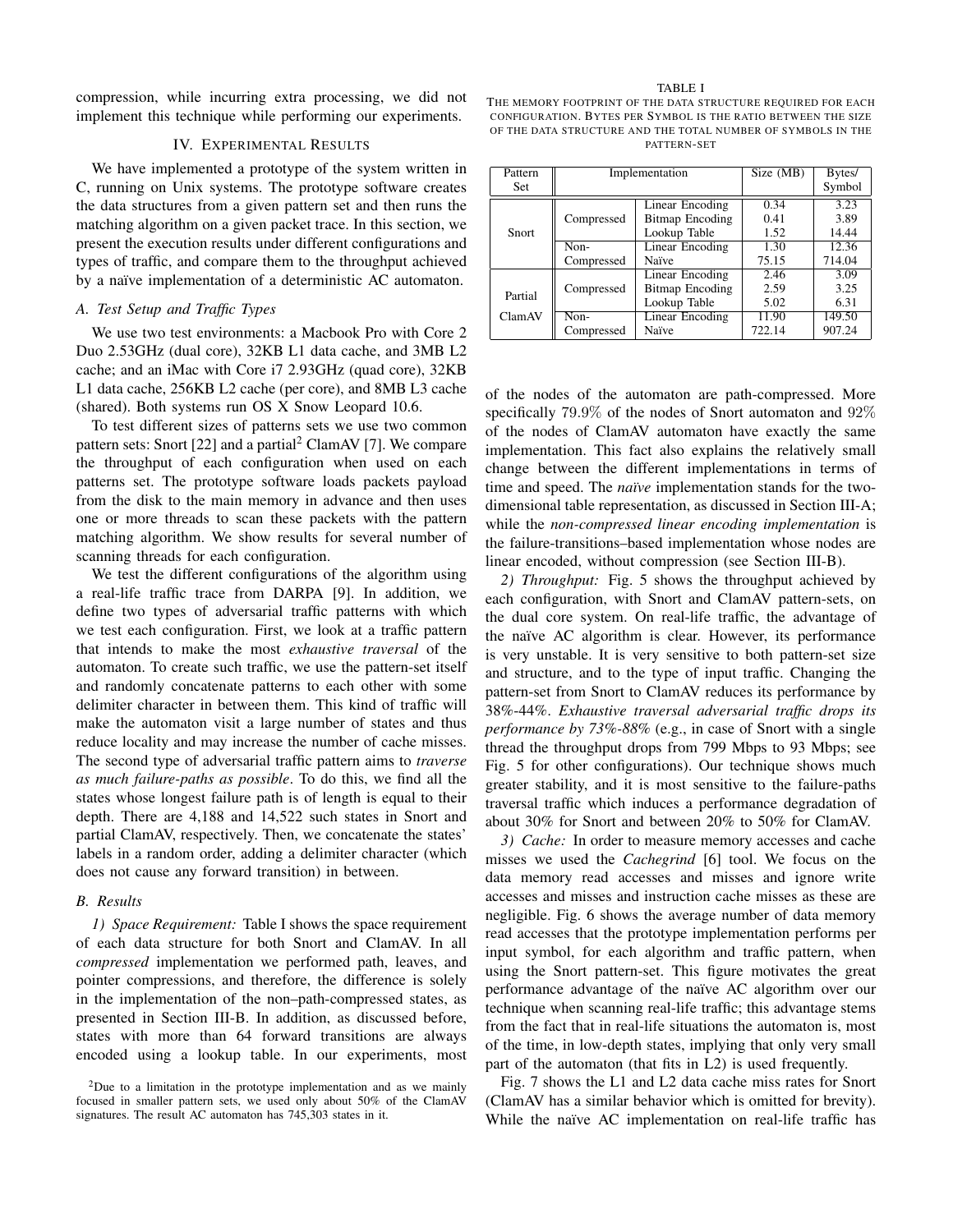

(a) Throughput with Snort pattern-set

(b) Throughput with ClamAV pattern-set

Fig. 5. Throughput of each configuration with different pattern-set and different traffic type



Fig. 7. Data cache miss rate of each configuration with Snort pattern-set and different traffic type, using a single thread

a noticeable L1 miss rate, its L2 miss rate is relatively low. However, when operating on adversarial traffic, L2 miss rate gets much higher and thus can explain the major slowdown.

As our technique produces much smaller data structures, they tend to remain in L2 most of the time, especially when the pattern-set size is moderate (for Snort, maximal L2 miss rate is 0.06%, when using lookup table encoding and scanning exhaustive traversal traffic).

*4) Larger Cache:* To verify that the cache is the cause for the severe slowdown of the naïve implementation on adversary traffic, we have used a stronger system with Core i7 processor, which has much larger cache. In addition to a larger cache, it also has four cores (instead of two), where each core is slightly faster. Fig. 8 shows the throughput on this system with Snort pattern-set. Clearly, the naïve implementation achieves significantly higher throughput. However, even on this system, *adversarial traffic reduces its performance by 56%* (from 2.064 Gbps to 904 Mbps). This is still a high rate comparing to our technique. Nevertheless, had the pattern matching process not been the only process to use the CPU and its cache, this advantage would have lost due to more cache misses.

### V. CONCLUSIONS

DPI is a critical component in next generation network applications, such as security, content filtering, traffic monitoring, load balancing, etc. This paper sheds light on the performance of DPI using software implementation of the seminal AC pattern matching algorithm. The paper shows that implementation details of the algorithm and the system environment have high impact on the performance and space requirement of the algorithm. We demonstrate the role of the system cache in the performance of AC algorithm and show that, if implemented